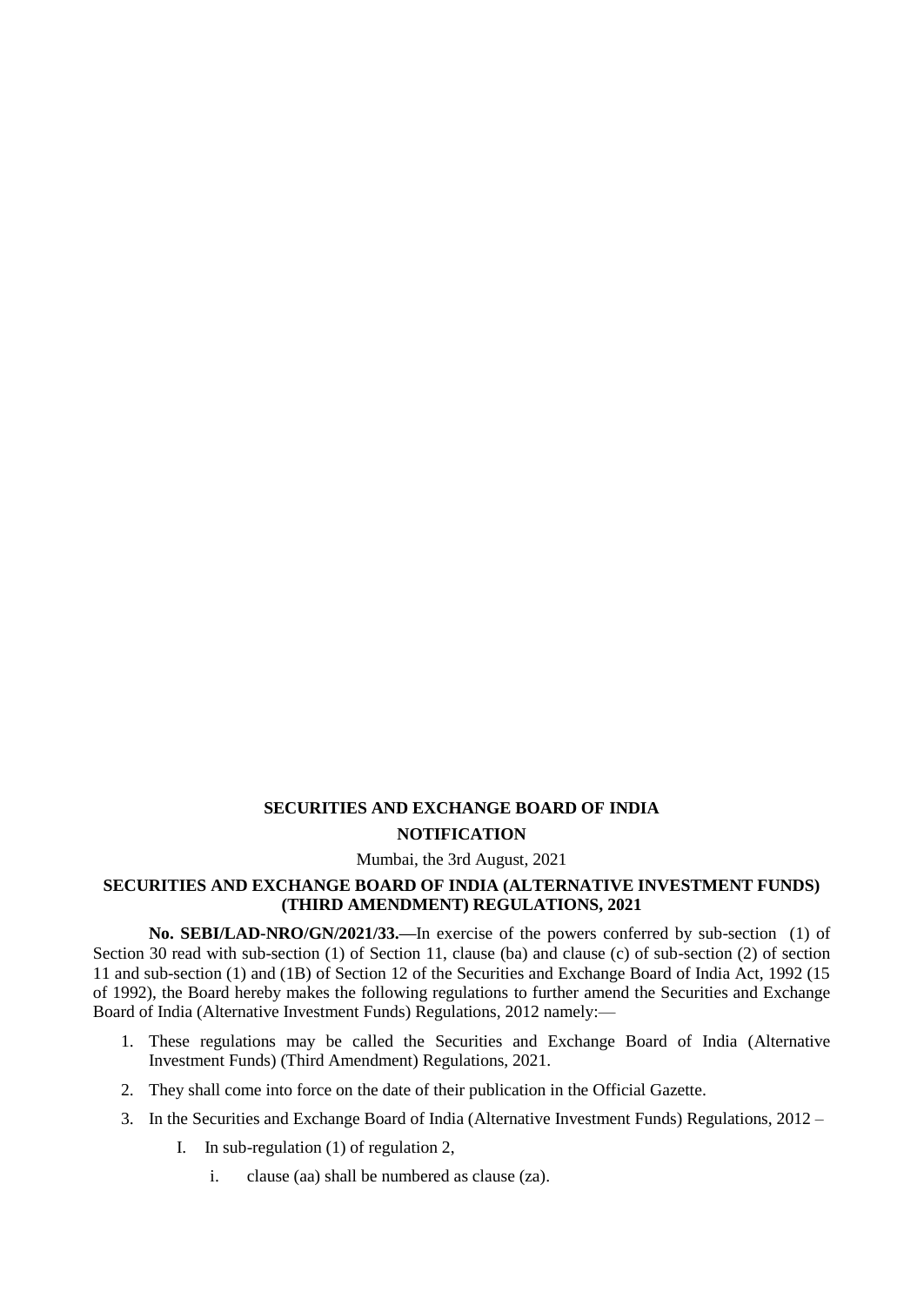ii. after clause (a) and before clause (b), the following clauses shall be inserted, namely, –

> *"(aa) "accreditation agency" means a subsidiary of a recognized stock exchange or a subsidiary of a depository or any other entity as may be specified by the Board from time to time.*

> *Explanation: For the purpose of this clause, the Board may recognize an accreditation agency subject to such conditions as may be specified;*

> *(ab) "accredited investor" means any person who is granted a certificate of accreditation by an accreditation agency who,*

- *(i) in case of an individual, Hindu Undivided Family, family trust or sole proprietorship has:* 
	- *(A) annual income of at least two crore rupees; or*
	- *(B) net worth of at least seven crore fifty lakh rupees, out of which not less than three crores seventy-five lakh rupees is in the form of financial assets; or*
	- *(C) annual income of at least one crore rupees and minimum net worth of five crore rupees, out of which not less than two crore fifty lakh rupees is in the form of financial assets.*
- *(ii) in case of a body corporate, has net worth of at least fifty crore rupees;*
- *(iii) in case of a trust other than family trust, has net worth of at least fifty crore rupees;*
- *(iv) in case of a partnership firm set up under the Indian Partnership Act, 1932, each partner independently meets the eligibility criteria for accreditation:*

*Provided that the Central Government and the State Governments, developmental agencies set up under the aegis of the Central Government or the State Governments, funds set up by the Central Government or the State Governments, qualified institutional buyers as defined under the Securities and Exchange Board of India (Issue of Capital and Disclosure Requirements) Regulations, 2018, Category I foreign portfolio investors, sovereign wealth funds and multilateral agencies and any other entity as may be specified by the Board from time to time, shall deemed to be an accredited investor and may not be required to obtain a certificate of accreditation;"*

iii. After clause (p) and before clause (q), the following clause shall be inserted, namely, –

> *"(pa) "large value fund for accredited investors" means an Alternative Investment Fund or scheme of an Alternative Investment Fund in which each investor (other than the Manager, Sponsor, employees or directors of the Alternative Investment Fund or employees or directors of the Manager) is an accredited investor and invests not less than seventy crore rupees;"*

- II. In clause (c) of regulation 10,
	- i. in the first proviso, the symbol *"."* shall be substituted by the symbol *":"*
	- ii. after the first proviso, the following proviso shall be inserted, namely,–

*"Provided further that this clause shall not apply to an accredited investor;"*

- III. In regulation  $12$ ,  $$ 
	- i. in sub-regulation (3), the symbol *"."* shall be substituted by the symbol *":"*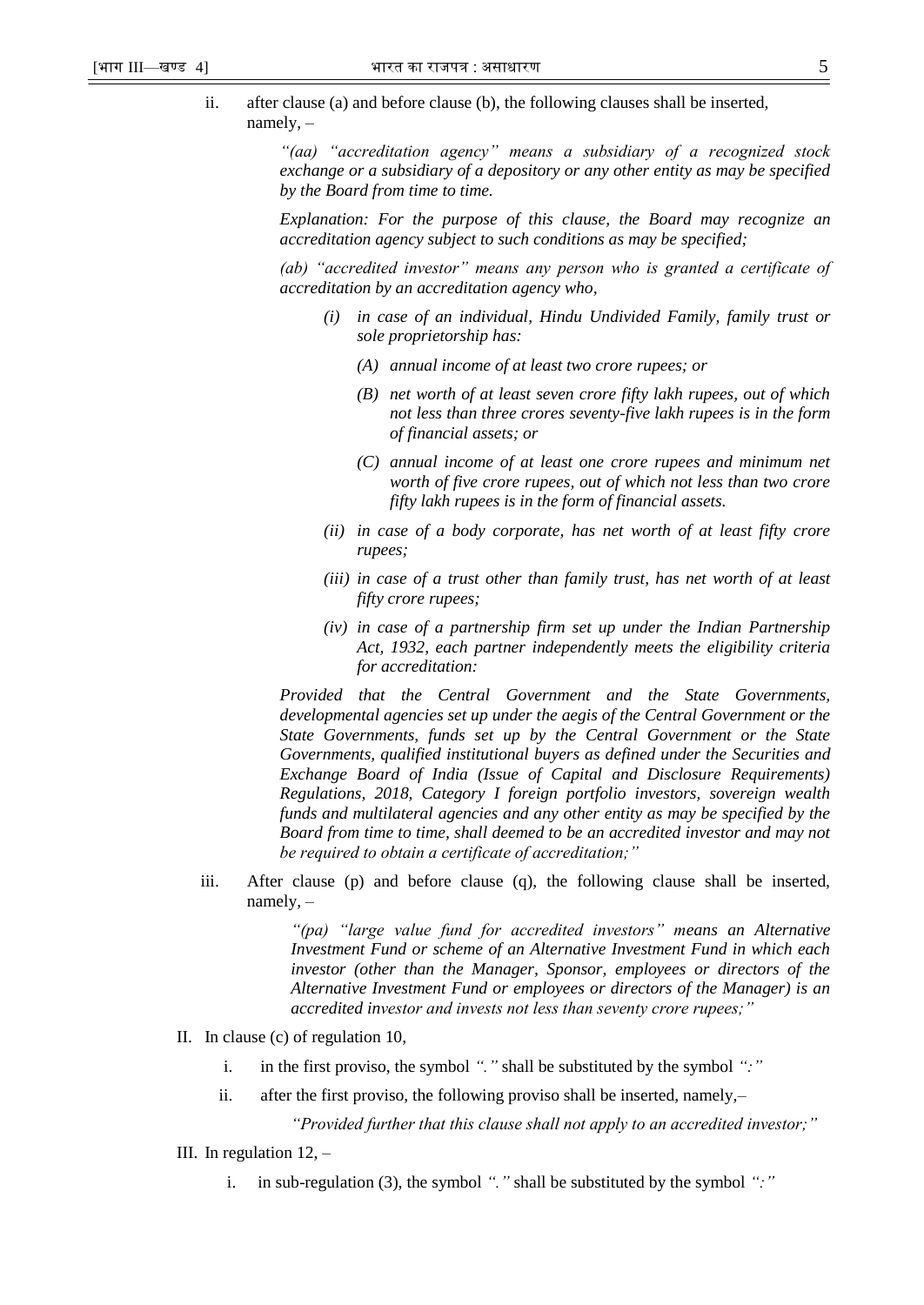ii. in sub-regulation (3), the following proviso shall be inserted, namely, –

*"Provided that the requirements under sub-regulation (2) and (3) shall not apply to large value fund for accredited investors."*

- IV. In sub-regulation (4) of regulation 13,
	- i. the symbol *"."* shall be substituted by the symbol *":"*
	- ii. the following proviso shall be inserted, namely, –

*"Provided that large value funds for accredited investors may be permitted to extend its tenure beyond two years, subject to terms of the contribution agreement, other fund documents and such conditions as may be specified by the Board from time to time."*

- V. In clause (c) of sub-regulation (1) of regulation 15,
	- i. the symbol *";"* shall be substituted by the symbol *":"*
	- ii. the following proviso shall be inserted, namely,  $-$

*"Provided that large value funds for accredited investors of Category I and II may invest up to fifty percent of the investable funds in an investee company directly or through investment in the units of other Alternative Investment Funds;"*

VI. In clause (d), of sub-regulation (1) of regulation 15,

- i. the symbol *";"* shall be substituted by the symbol *":"*
- ii. the following proviso shall be inserted, namely, –

*"Provided that large value funds for accredited investors of Category III may invest up to twenty percent of the investable funds in an investee company directly or through investment in units of other Alternative Investment Funds;"*

AJAY TYAGI, Chairman

[ADVT.-III/4/Exty./178/2021-22]

## **Footnote:**

- 1. The Securities and Exchange Board of India (Alternative Investment Funds) Regulations, 2012 were published in the Gazette of India on May 21, 2012 vide No. SEBI/LAD-NRO/GN/2012- 13/04/11262.
- 2. The Securities and Exchange Board of India (Alternative Investment Funds) Regulations, 2012 were subsequently amended on, –
	- (1)  $16<sup>th</sup> September, 2013 by Securities and Exchange Board of India (Alternative Investment$ Funds) (Amendment) Regulations, 2013 vide No. LAD-NRO/GN/2013-14/24/6573.
	- (2) 23rd May, 2014 by Securities and Exchange Board of India (Payment of Fees) (Amendment) Regulations, 2014 vide No. LAD-NRO/GN/2014-15/03/1089.
	- (3)  $26<sup>th</sup> September, 2014 by Securities and Exchange Board of India (Real Estimate Investment)$ Trusts) Regulations, 2014 vide No. LAD-NRO/GN/2014-15/11/1576.
	- (4)  $14<sup>th</sup>$  August, 2015 by Securities and Exchange Board of India (Alternative Investment Funds) (Amendment) Regulations, 2015 vide No. SEBI/LAD-NRO/GN/2015-16/011.
	- $(5)$  $4<sup>th</sup>$  January, 2017 by Securities and Exchange Board of India (Alternative Investment Funds) (Amendment) Regulations, 2016 vide No. SEBI/LAD/NRO/GN/2016-17/026.
	- $(6)$  $6<sup>th</sup> March, 2017$  by Securities and Exchange Board of India (Payment of Fees and Mode of Payment) (Amendment) Regulations, 2017 vide No. SEBI/LAD/NRO/GN/2016-17/037.